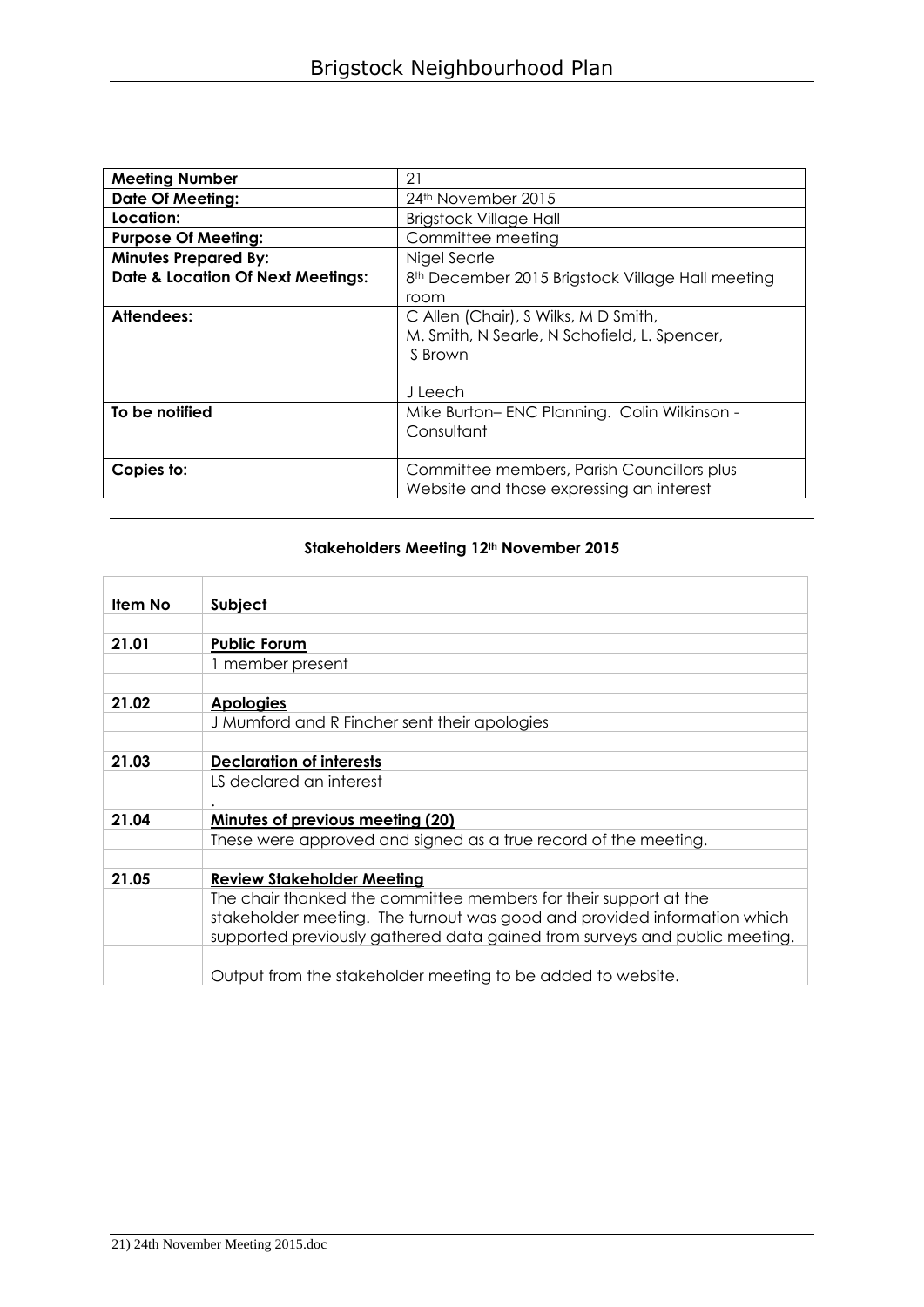| 21.06<br>21.06i | <b>Agree new actions and priorities</b><br>Traffic survey<br>The parish council had had a request from to support the funding of a<br>traffic survey. The council declined stating that a volunteer survey would<br>be desirable to test the need.                                     |
|-----------------|----------------------------------------------------------------------------------------------------------------------------------------------------------------------------------------------------------------------------------------------------------------------------------------|
| 21.06ii         | Questionnaire<br>The draft questionnaire (version 4) was discussed in detail up to question 30.<br>SW to provide additional text regarding Rockingham Forest ACTION and CA<br>will update to version 5 for the next meeting when the rest of the document<br>will be critiqued. ACTION |
|                 | There was some confusion as to the versions of the questionnaire each<br>member had. All subsequent versions to have version number and date<br>updated in the footer. ACTION CA                                                                                                       |
|                 | SB will talk to Julia Mumford regarding the electronic version.                                                                                                                                                                                                                        |
|                 | Questionnaires to be delivered one per house. Should each member of the<br>household wish they can each complete a questionnaire on line.                                                                                                                                              |
|                 | There had been discussions with the printers regarding cost. It was thought<br>that 8 A3 pages folded should be adequate. Before final costings can be<br>agreed final content and decision on monochrome or colour printing to be<br>made.                                            |
| 21.06iii        | <b>Housing needs survey</b><br>Rockingham Housing Association in conjunction with the Parish Council are<br>undertaking a housing needs survey to establish the current and future<br>housing needs.                                                                                   |
|                 | The questionnaires have arrived for circulation but an amendment is required.<br>The documents will be circulated in the next 10 days. SW to manage process<br><b>ACTION</b>                                                                                                           |
| 21.06iiii       | Maps                                                                                                                                                                                                                                                                                   |
|                 | The following map is required NS to ACTION                                                                                                                                                                                                                                             |
|                 | Settlement Boundary<br>Harpers Brook, Fermyn Woods Country Park, Brigstock Pocket Park and the<br>other wildlife sites<br>Locally listed buildings<br><b>Local Green Spaces</b><br>Housing site options<br>Gladmans site<br><b>Brigstock Camp</b>                                      |
| 21.06v          | Documents required<br>Agenda next meeting                                                                                                                                                                                                                                              |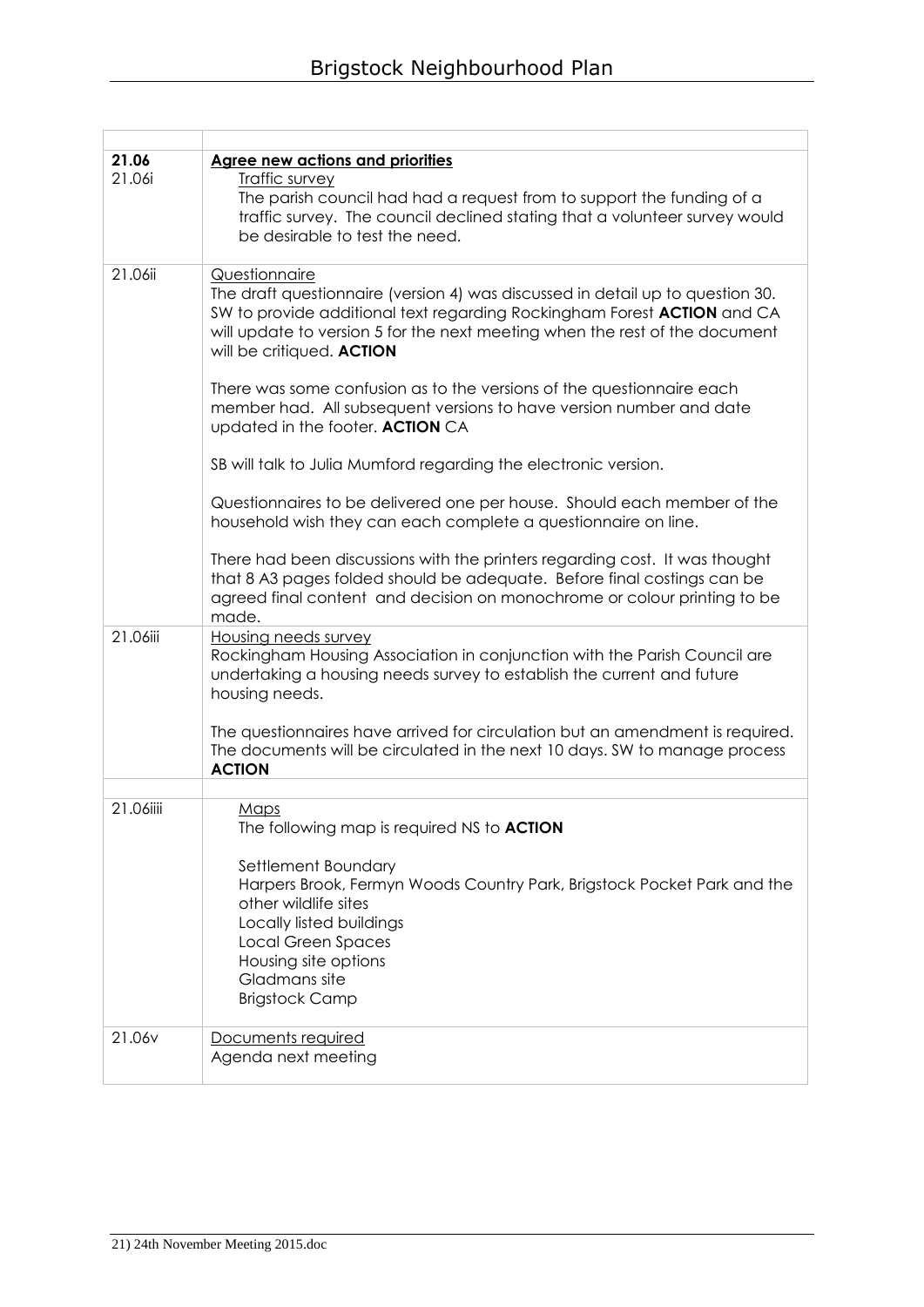| 21.06vi | Time Lines<br>The final draft to be ready on the 15 <sup>th</sup> December (not layout)<br>Agenda next meeting |
|---------|----------------------------------------------------------------------------------------------------------------|
| 20.07   | Gladmans                                                                                                       |
|         | There was general discussion on the appeal                                                                     |
|         |                                                                                                                |
| 20.08   | Correspondence                                                                                                 |
|         | No relevant correspondence received                                                                            |
| 20.09   | <b>AOB</b>                                                                                                     |
|         | None                                                                                                           |
| 20.10   | Date of next meeting                                                                                           |
|         | 8 <sup>th</sup> December in the village hall meeting room @ 7:30                                               |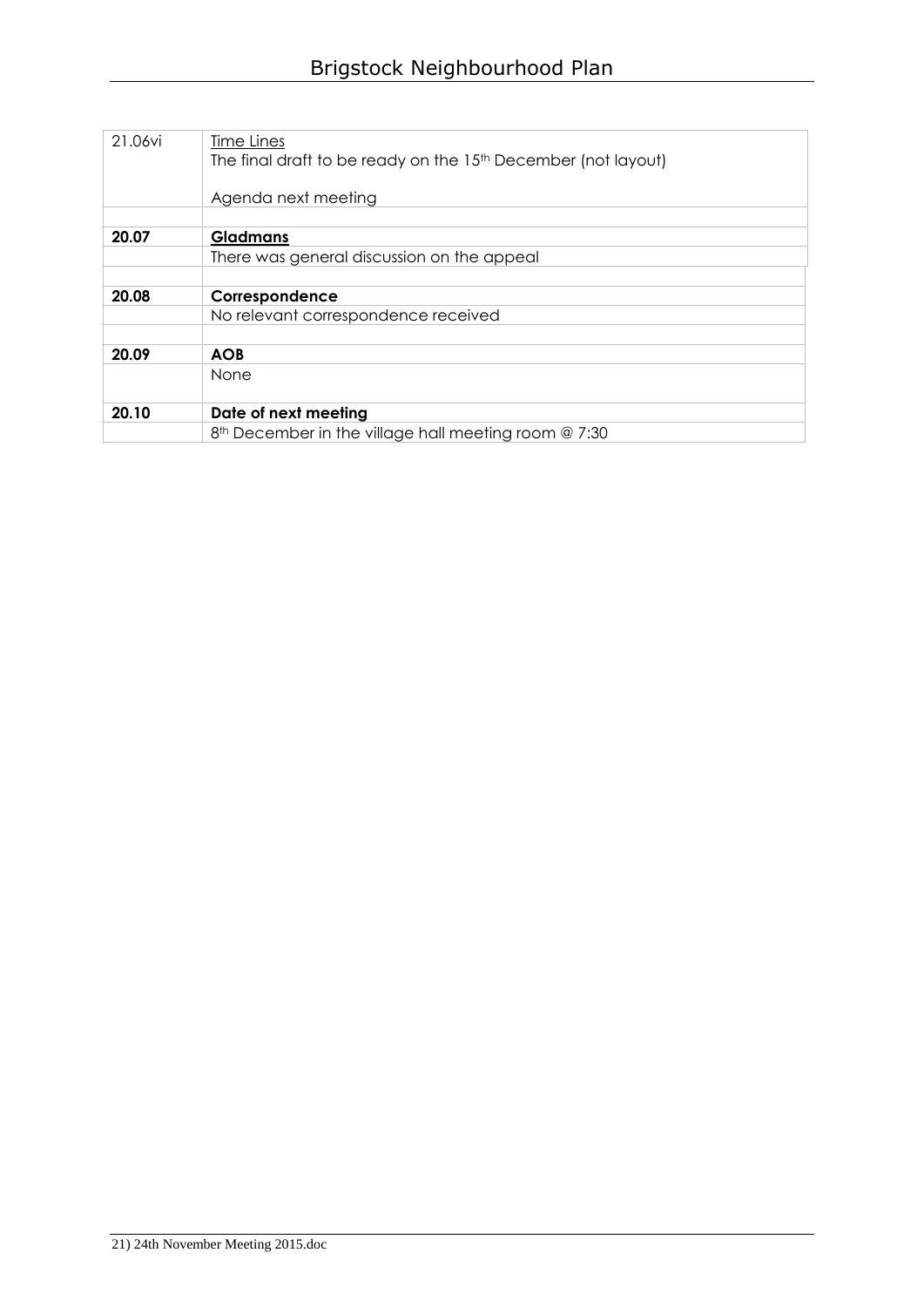## **Time Line**

| September      | October | <b>November</b>             | <b>December</b>            | January               | February |
|----------------|---------|-----------------------------|----------------------------|-----------------------|----------|
| Launch Meeting |         | Stakeholders meeting        | Agree printing costs       |                       |          |
|                |         | <b>Housing Needs Survey</b> | <b>Housing Neds Survey</b> |                       |          |
|                |         | forms issued                | Issued                     |                       |          |
|                |         |                             | <b>Options Document</b>    |                       |          |
|                |         |                             | <b>CW</b>                  |                       |          |
|                |         | <b>Draft Questionnaire</b>  | Finalised                  | Questionnaire printed |          |
|                |         | <b>CW</b>                   | questionnaire              | and circulated round  |          |
|                |         |                             |                            | village               |          |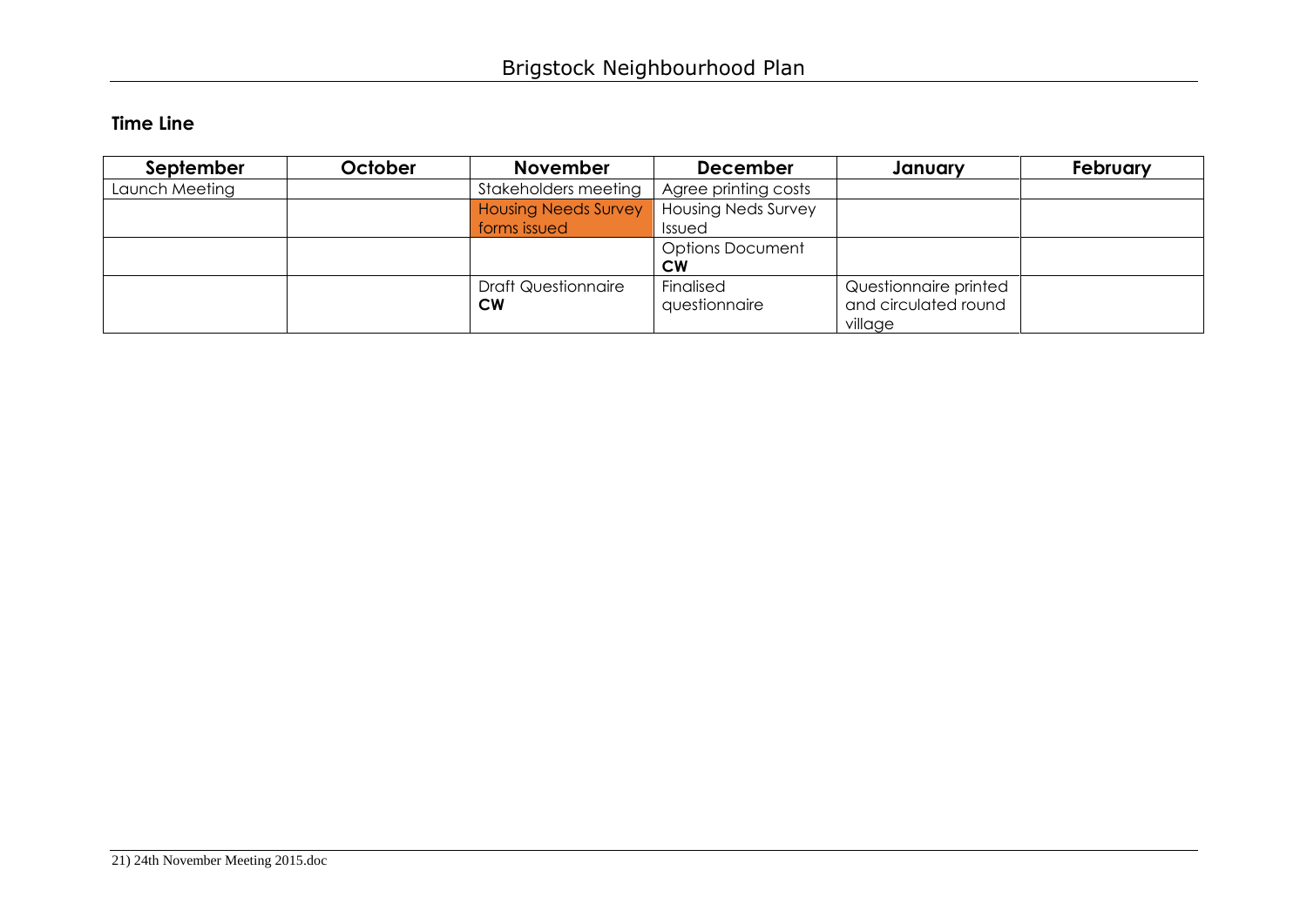## **ACCOUNTS ANALYSIS**

Approved grant budget

## **August 2015 to February 2016**

| <b>Item</b>                              | <b>Budget</b> | Aug       | Sept      | Oct       | <b>Nov</b> | <b>Dec</b> | Jan | Feb |
|------------------------------------------|---------------|-----------|-----------|-----------|------------|------------|-----|-----|
|                                          |               |           |           |           |            |            |     |     |
| Consultant -Surveys                      | £840          |           | £325:00   |           |            |            |     |     |
| Consultant-Launch event advice           | £390          |           | £490:80   |           |            |            |     |     |
| Consultant - Questionnaire & Analysis    | £1,690        |           |           |           | £468.00    |            |     |     |
| Printing Costs - Questionnaire           | £208          |           |           |           |            |            |     |     |
| <b>Publicity Costs - Poster Printing</b> | £10           |           |           |           |            |            |     |     |
| Publicity Costs - Street signage         | £180          |           |           |           |            |            |     |     |
| Unbudgeted                               | £000          | £97.94    | £31.50    | £14:46    |            |            |     |     |
| Total                                    | £3,323        | £97.94    | £847.30   | £14:46    | £468.00    |            |     |     |
| <b>Available Funds Balance</b>           | £3,323        | £3,225:06 | £2,377.76 | £2,363.30 | £1,895.30  |            |     |     |
| VAT this is re-claimable                 |               |           | £163:16   |           | £90.72     |            |     |     |

| Month | Reference | Cost<br>ex VAT | Supplier   | <b>Item</b>   |
|-------|-----------|----------------|------------|---------------|
| Aug   | 101143    | £24:41         | <b>ENC</b> | Map printing  |
| Aug   | 101149    | £73.53         | <b>ENC</b> | Map printing  |
| Sept  | 101160    | £31.50         | N Searle   | Postage       |
| Sept  | 101167    | £815:80        | Planit-X   | Consultancy   |
| Oct   | 101170    | £14.49         | L Spencer  | Paper/Postage |
| Nov   | 101182    | £486.00        | Planit-X   | Consultancy   |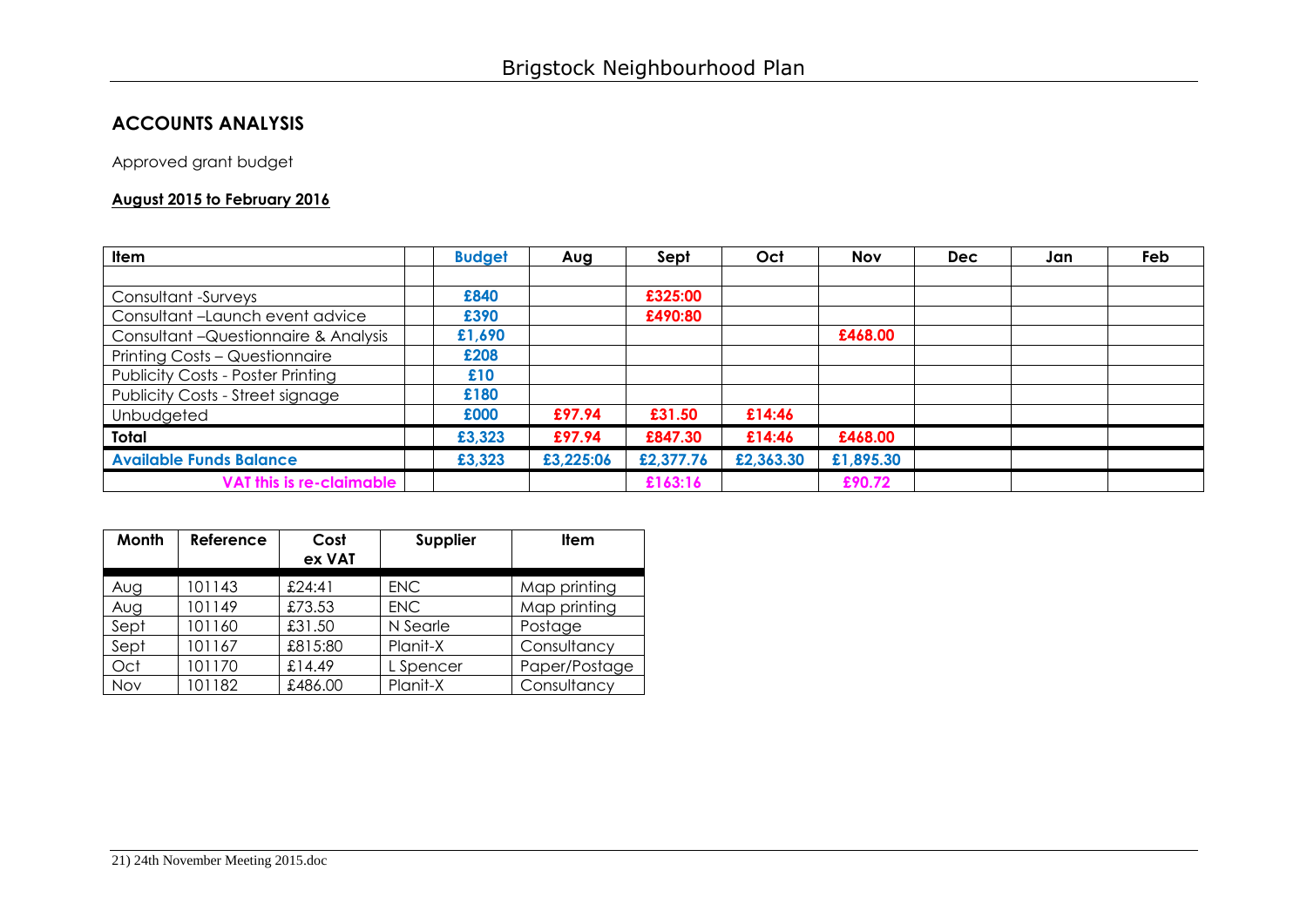| Ref     | <b>Completed Actions</b>                                                                                                                                                                                         | Resp      | Due by      |
|---------|------------------------------------------------------------------------------------------------------------------------------------------------------------------------------------------------------------------|-----------|-------------|
| 20.06i  | There had only been 21 responses to the<br>invitation 17 acceptances and 4 cannot<br>attend. There were some additional<br>attendees suggested, Lucy Spencer to be<br>kept informed of any additional attendees. | All       | 12/11/2015  |
| 20.06i  | Name badge                                                                                                                                                                                                       | JM        | 12/11/2015  |
| 20.06ii | Colin Wilkinson to produce draft questionnaire<br>from the information currently available. Draft<br>to be circulated by the 20 <sup>th</sup> for discussion at<br>the meeting on the 24th ACTION                | <b>CW</b> | 12/11/2015  |
| 20.06ii | MS to write an article tor the village newsletter<br>informing the village residents about and to<br>expect the questionnaire. ACTION.                                                                           | <b>MS</b> | 20/11/20015 |
|         |                                                                                                                                                                                                                  |           |             |

| Ref     | <b>Outstanding Actions</b>                                                                                                              |                                | Resp | Due by     |
|---------|-----------------------------------------------------------------------------------------------------------------------------------------|--------------------------------|------|------------|
| 5.06iii | Try to collect as many e-mail addresses from<br>residents so we can start communicating via<br>Brigstock News. Offer a prize. ACTION CA | Very slow start<br>Progressing |      | 31-03-2015 |
|         |                                                                                                                                         |                                |      |            |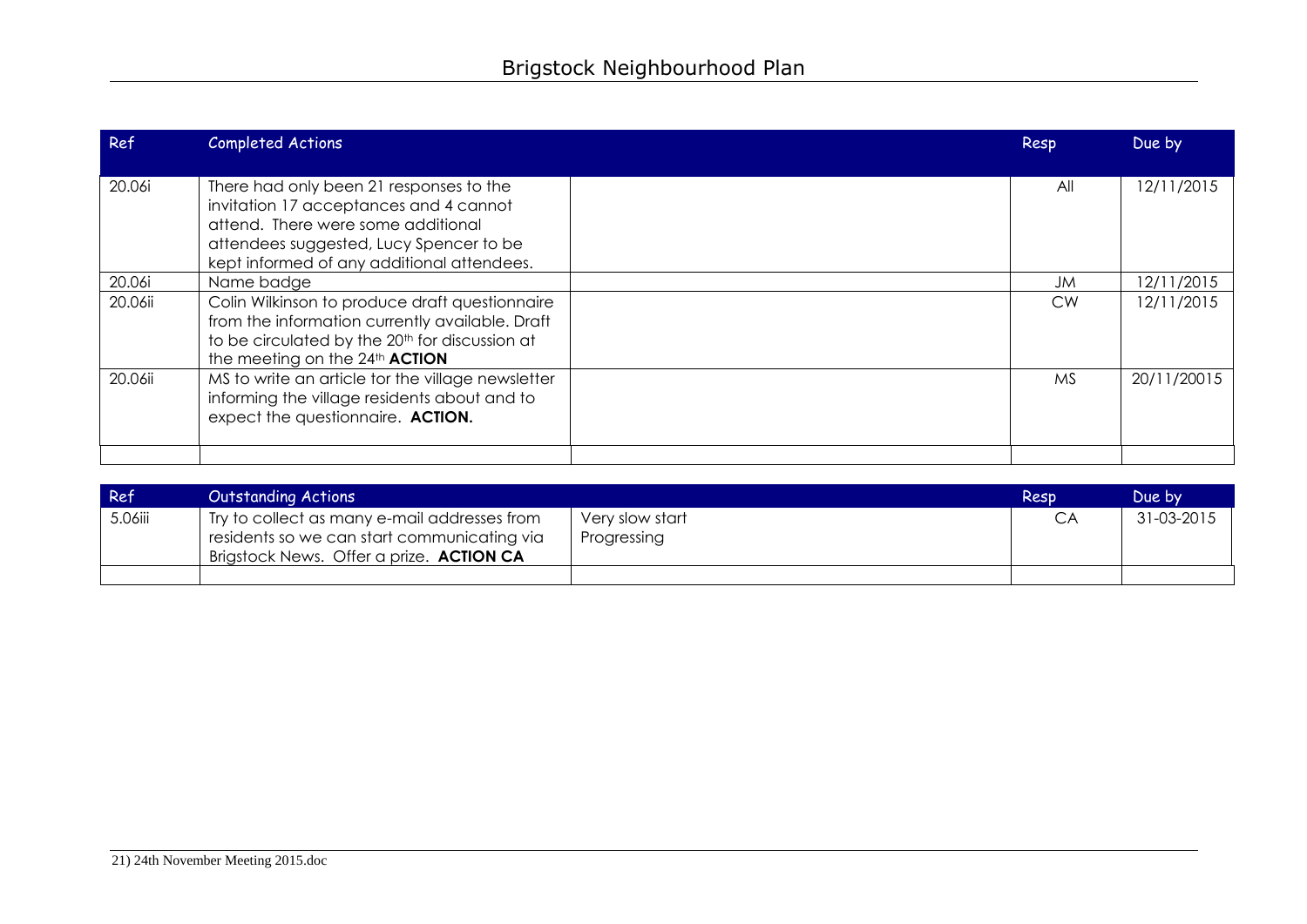| Ref       | New Actions                                                                                                                                                                                                                                                                                   | Resp      | Due by      |
|-----------|-----------------------------------------------------------------------------------------------------------------------------------------------------------------------------------------------------------------------------------------------------------------------------------------------|-----------|-------------|
| 21.06i    | The draft questionnaire (version 4) was<br>discussed in detail up to question 30. SW to<br>provide additional text regarding Rockingham<br>Forest <b>ACTION</b> and                                                                                                                           | <b>SW</b> | 08/12/20015 |
| 21.06i    | CA will update to version 5 for the next<br>meeting when the rest of the document will<br>be critiqued. ACTION                                                                                                                                                                                | CA        | 08/12/20015 |
| 21.06iiii | Housing needs survey<br>The questionnaires have arrived for circulation<br>but an amendment is required. The<br>documents will be circulated in the next 10<br>days. SW to manage process <b>ACTION</b>                                                                                       | SW        | 08/12/2015  |
|           | Maps<br>The following map is required NS to <b>ACTION</b><br>Settlement Boundary, Harpers Brook, Fermyn<br>Woods Country Park, Brigstock Pocket Park<br>and the other wildlife sites, Locally listed<br>buildings, Local Green Spaces, Housing site<br>options, Gladmans site, Brigstock Camp | NS        | 08/12/2015  |